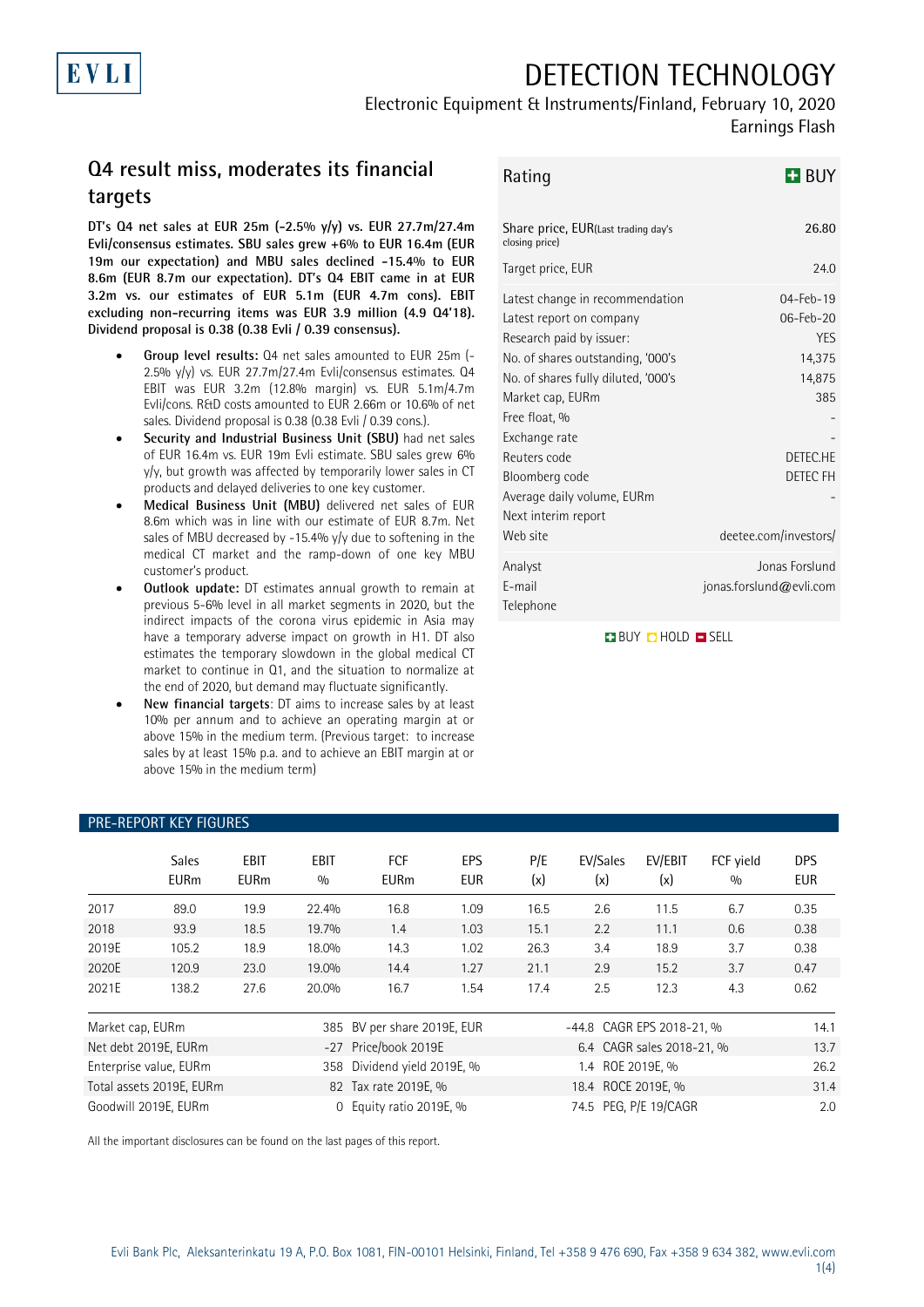#### Important Disclosures

Evli Research Partners Plc ("ERP") uses 12-month target prices. Target prices are defined by utilizing analytical techniques based on financial theory including (but not limited to) discounted cash flow analysis and comparative valuation. The selection of valuation methods depends on different circumstances. Target prices may be altered on the basis of new information coming to light in the underlying company or changes in interest rates, changes in foreign exchange rates, other securities prices or market indices or outlook for the aforementioned factors or other factors that may change the conditions of financial markets. Recommendations and changes by analysts are available at [Analysts' recommendations and ratings revisions](https://research.evli.com/JasperAllModels.action?authParam=key;461&authParam=x;G3rNagWrtf7K&authType=3). Investment recommendations are defined as follows: Target price compared to share price Recommendation<br> $\epsilon$  -10 %  $\langle 5, 10, 10 \rangle$  SELL<br>  $\langle -10, 6, 10 \rangle$  SELL<br>  $\langle 10, 10, 10 \rangle$  $-10 - (+10) \%$  HOLD<br>> 10 % BUY  $> 10\%$ ERP's investment recommendation of the analyzed company is updated at least 2 timer per year. 60% 53% 50% 39% 40% 30%  $20%$ 8% 10% 0% Sell Hold Buy

The graph above shows the distribution of ERP's recommendations of companies under coverage in 1st of February 2019. If recommendation is not given, it is not mentioned here.

#### Name(s) of the analyst(s): Forslund

This research report has been prepared by Evli Research Partners Plc ("ERP" or "Evli Research"). ERP is a subsidiary of Evli Bank Plc. Production of the investment recommendation has been concluded on 10.2.2020, 9:30. This report has been published on 10.2.2020, 9:30.

None of the analysts contributing to this report, persons under their guardianship or corporations under their control have a position in the shares of the company or related securities.

The date and time for any price of financial instruments mentioned in the recommendation refer to the previous trading day's closing price(s) unless otherwise stated in the report.

Each analyst responsible for the content of this report assures that the expressed views accurately reflect the personal views of each analyst on the covered companies and securities. Each analyst assures that (s)he has not been, nor are or will be, receiving direct or indirect compensation related to the specific recommendations or views contained in this report.

Companies in the Evli Group, affiliates or staff of companies in the Evli Group, may perform services for, solicit business from, hold long or short positions in, or otherwise be interested in the investments (including derivatives) of any company mentioned in the publication or report.

IF APPLICABLE: According to ERP's best knowledge, the issuer(s) of the securities hold(s) in excess of 5% of the total issued share capital of the issuer(s).

Neither ERP nor any company within the Evli Group have managed or co-managed a public offering of the company's securities during the last 12 months prior to, received compensation for investment banking services from the company during the last 12 months prior to the publication of the research report.

ERP has signed an agreement with the issuer of the financial instruments mentioned in the recommendation, which includes production of research reports. This assignment has a limited economic and financial impact on ERP and/or Evli. Under the assignment ERP performs services including, but not limited to, arranging investor meetings or –events, investor relations communication advisory and production of research material.

ERP or another company within the Evli Group does not have an agreement with the company to perform market making or liquidity providing services.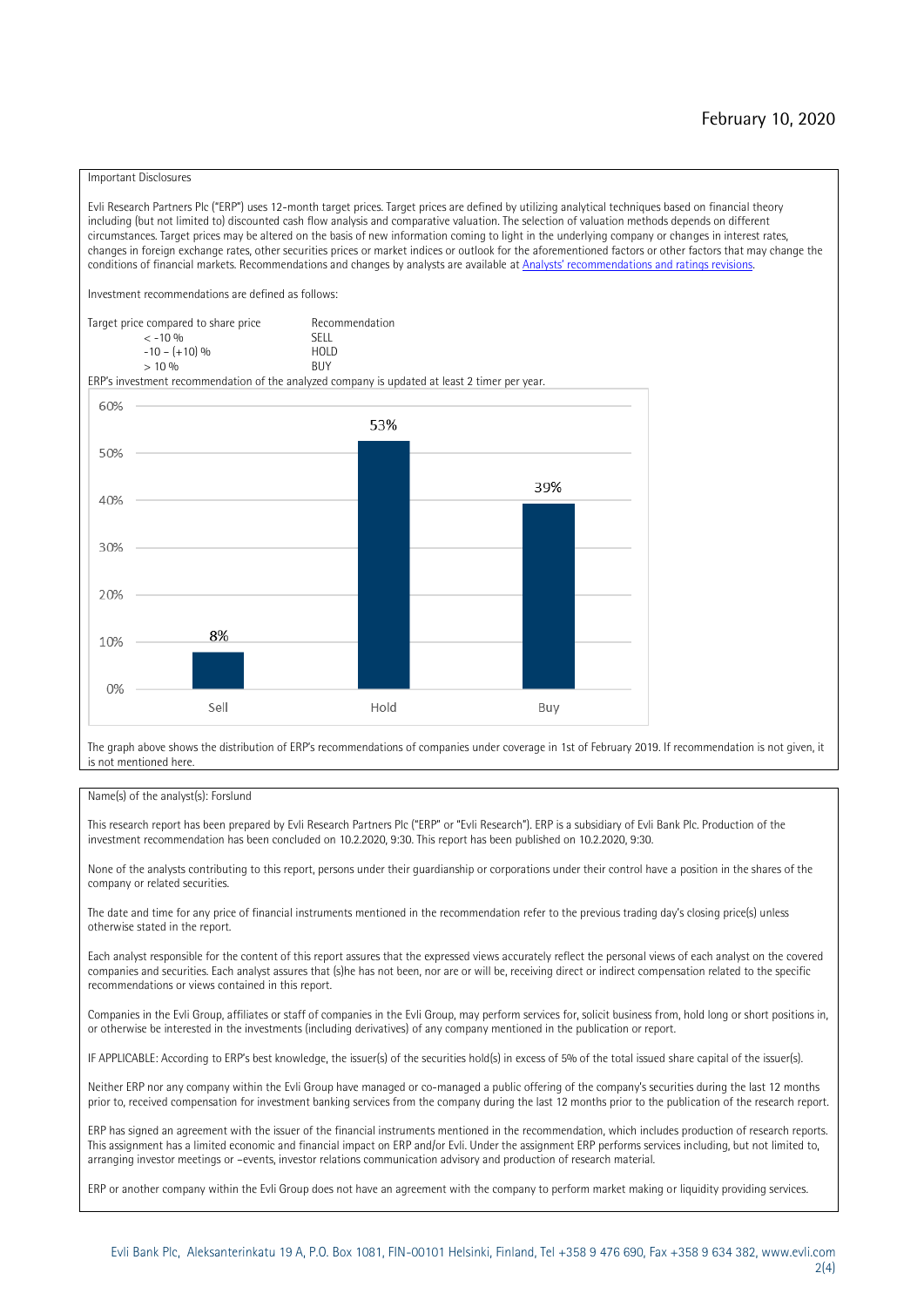For the prevention and avoidance of conflicts of interests with respect to this report, there is an information barrier (Chinese wall) between Investment Research and Corporate Finance units concerning unpublished investment banking services to the company. The remuneration of the analyst(s) is not tied directly or indirectly to investment banking transactions or other services performed by Evli Bank Plc or any company within Evli Group.

This report has not been disclosed to the company prior to its dissemination.

This report is provided and intended for informational purposes only and may not be used or considered under any circumstances as an offer to sell or buy any securities or as advice to trade any securities.

This report is based on sources ERP considers to be correct and reliable. The sources include information providers Reuters and Bloomberg, stock-exchange releases from the companies and other company news, Statistics Finland and articles in newspapers and magazines. However, ERP does not guarantee the materialization, correctness, accuracy or completeness of the information, opinions, estimates or forecasts expressed or implied in the report. In addition, circumstantial changes may have an influence on opinions and estimates presented in this report. The opinions and estimates presented are valid at the moment of their publication and they can be changed without a separate announcement. Neither ERP nor any company within the Evli Group are responsible for amending, correcting or updating any information, opinions or estimates contained in this report. Neither ERP nor any company within the Evli Group will compensate any direct or consequential loss caused by or derived from the use of the information represented in this publication.

All information published in this report is for the original recipient's private and internal use only. ERP reserves all rights to the report. No part of this publication may be reproduced or transmitted in any form or by any means, electronic, mechanical, photocopying, recording or otherwise, or stored in any retrieval system of any nature, without the written permission of ERP.

This report or its copy may not be published or distributed in Australia, Canada, Hong Kong, Japan, New Zealand, Singapore or South Africa. The publication or distribution of this report in certain other jurisdictions may also be restricted by law. Persons into whose possession this report comes are required to inform themselves about and to observe any such restrictions.

Evli Bank Plc is not registered as a broker-dealer with the U. S. Securities and Exchange Commission ("SEC"), and it and its analysts are not subject to SEC rules on securities analysts' certification as to the currency of their views reflected in the research report. Evli Bank is not a member of the Financial Industry Regulatory Authority ("FINRA"). It and its securities analysts are not subject to FINRA's rules on Communications with the Public and Research Analysts and Research Reports and the attendant requirements for fairness, balance and disclosure of potential conflicts of interest. This research report is only being offered in U.S. by Auerbach Grayson & Company, LLC (Auerbach Grayson) to Major U.S. Institutional Investors and is not available to, and should not be used by, any U.S. person or entity that is not a Major U.S. Institutional Investor. Auerbach Grayson is a broker-dealer registered with the U.S. Securities and Exchange Commission and is a member of the FINRA. U.S. entities seeking more information about any of the issuers or securities discussed in this report should contact Auerbach Grayson. The securities of non-U.S. issuers may not be registered with or subject to SEC reporting and other requirements.

ERP is not a supervised entity but its parent company Evli Bank Plc is supervised by the Finnish Financial Supervision Authority.